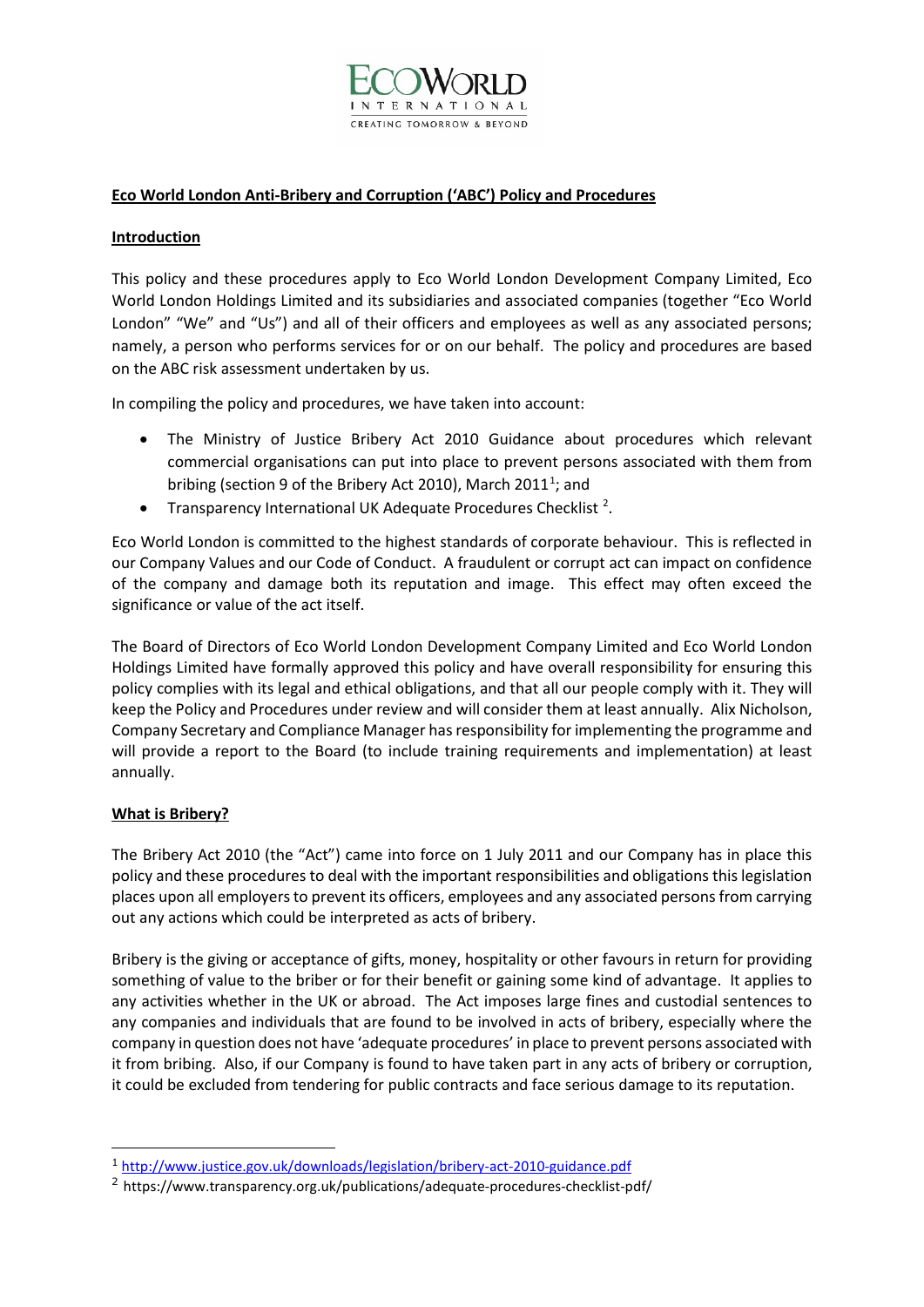

## **Standard of Behaviour**

The purpose of this policy is to:-

- 1. set out our Company's responsibilities, and those of all of our people, in observing and upholding our position on bribery and corruption; and
- 2. provide information and guidance to those working for us on how to recognise and deal with bribery and corruption issues.

Our Company takes a zero-tolerance approach to bribery and corruption. There are no occasions on which anyone associated with the company should engage in any activities which could amount to bribery in carrying out any of their duties or work for the company. The company is committed to acting professionally, fairly and with integrity in all its business dealings and relationships wherever it operates, and when implementing and enforcing effective systems to counter bribery.

Our Company prohibits offering, giving, soliciting or accepting any bribe, whether cash or other inducement:

- *to or from* any person or company, whether a public official or public body, or a private person or company, wherever situated; or
- *by* any of our people, agents or other persons or companies acting on our Company's behalf; or
- *in order to* gain any commercial, contractual or regulatory advantage for our Company in a way that can be deemed to be unethical; or
- *in order to* gain any personal advantage, financial or otherwise, for the individual or anyone connected with the individual.

### **Facilitation Payments**

Facilitation payments are payments to public officials paid to facilitate, secure or accelerate routine action processes and procedures (i.e. where the action would have been carried out in any case), whether or not there is also an intention to induce improper conduct. Facilitation payments are bribes under the Act and carry the same penalties as any other bribe. In the case of our Company's business, such facilitation payments may be paid to, for example, a local authority where a decision has to be made in relation to a contractor providing construction or other services to that local authority. The local authority will be making the decision to appoint a contractor anyway and a facilitation payment to the local authority to put the business the company's way would be an illegal bribe. Similarly, payments of consultancy fees to third party consultants responsible for providing leads relating to business for our Company could also amount to facilitation payments if any part of the consultancy fees are paid on to prospective customers. Provided that the whole of the fees paid to such consultants are for bona fide professional services and no payment is made to any third party, no offence will be committed.

This policy prohibits the making, giving or receiving of any inducement which results in a personal gain or advantage to the recipient or any person or body associated with the recipient, and which is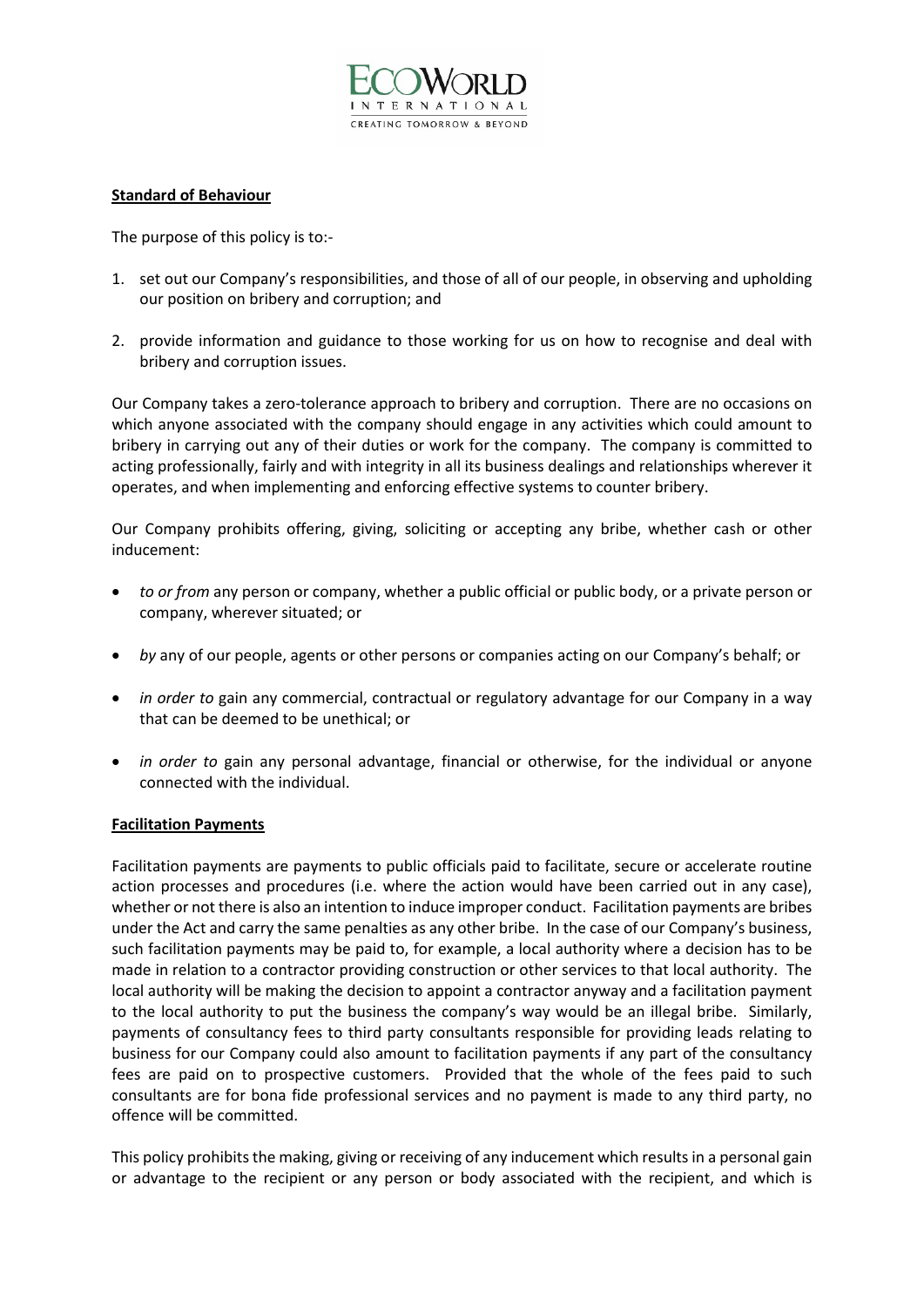

intended to influence the recipient to take or refrain from taking any action which is inconsistent with the proper performance of their responsibilities.

### **Gifts and Hospitality**

This policy does not prohibit bona fide hospitality and promotional, or other business expenditure which seeks to improve the image of our Company by promoting its services and establishing or maintaining cordial relations. This behaviour is recognised as an established and important part of doing business, and it is not the intention of the Act to criminalise such behaviour. The Act is not designed to prohibit reasonable and **proportionate** hospitality and promotional or other similar business expenditure intended for these purposes.

It is possible, however, that a company's expenditure on hospitality and promotion of its services, etc. can be employed as bribes. However, in order for any such expenditure to amount to a bribe, there must be an intention for a financial or other advantage to influence a customer or its representative and thereby secure business or a business advantage. The word 'proportionate' is key here. Any hospitality or entertainment provided to a customer that is seen to be more than proportionate relative to that usually or normally arranged for a customer may be seen as an attempt to bribe the customer to engage in business with our Company. Examples of proportionate hospitality are an annual 'golf-day' for customers and prospective customers to attend with a dinner and a golf awards ceremony to follow, or a day at the races at a venue such as Ascot or Newmarket for existing and prospective customers.

If, however, a company was to select just one customer (perhaps a customer that generates the most income for the company) with which it does business and to offer the Managing Director or another decision maker an all-expenses paid holiday abroad at a top hotel for him and his wife, this could be considered to be an act of bribery, enacted to retain or secure the business for the company in the future. Another example could be a company's invitation to a prospective customer to attend a meeting in, say, New York (with associated hotel and travel arrangements included) when a meeting in the UK would have been more convenient for the company sending the invitation. Responsibility for recording and monitoring hospitality and promotion is explained further below.

### **Financial Monitoring and our Gifts and Hospitality Register**

**Subject to the guidance set out below, ALL hospitality and gifts accepted or offered must be recorded in our Gifts and Hospitality Register (the 'Register'). In order update the Register the Declaration of Gifts and Hospitality Form at Appendix 1 should be completed.** 

The Register will be subject to managerial review and the key policy elements regarding its use are as follows:

• From time to time, customers, supply chain members or other persons might offer a gift and/or hospitality to our people. This could be a small item or something of considerable value. The acceptance or offer of small/minimal value gifts and any branded gifts intended for multiple circulation, like company branded promotional goods and/or casual hospitality, such as business lunches or invitations to a general function such as a seminar, breakfast briefing or drinks reception, which is clearly open to a wide audience outside of the business, is acceptable so long as they are in the context of a normal and appropriate business relationship and proportionate to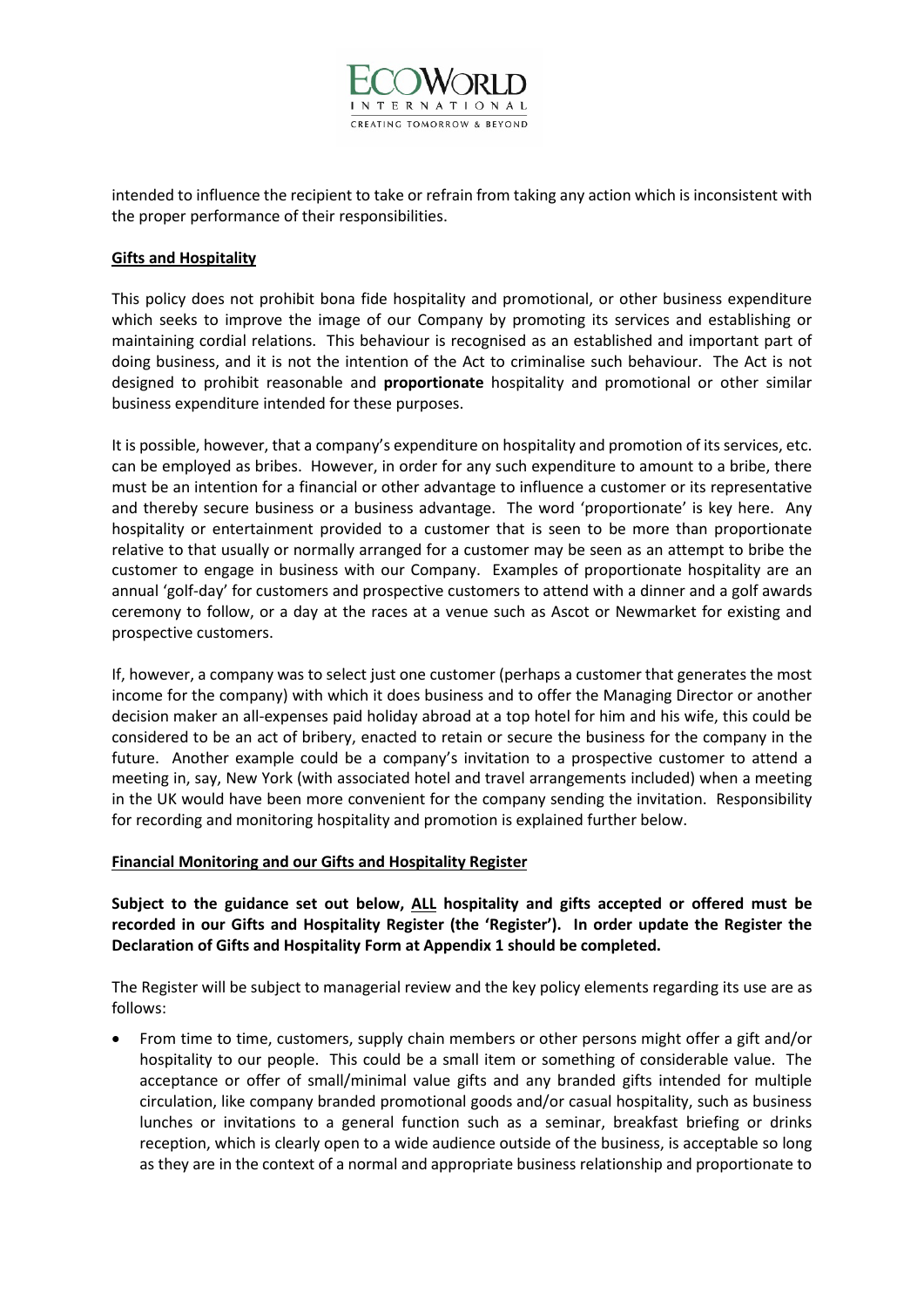

that business relationship. These aforementioned items will still require prior approval from your line-manager and must to be recorded in the Register.

- Any hospitality or gifts considered to be disproportionate or inappropriate where, for example, an invitation is directed personally to that individual and involves individual or selective hospitality, should be drawn to the attention of the individual's line manager and recorded by that individual in the Register, whether or not it is accepted or refused. All unbranded gifts, though, must be recorded in the Register
- Any hospitality or gift which could influence or appear to influence decisions made by or on behalf of our Company should be refused but should still be recorded in the Register.
- Offering or accepting a gift or hospitality which creates or appears to create a conflict of interest for those involved is unacceptable.
- If you are hosting or running a hospitality events on behalf of our Company, primarily aimed at thanking our various customers and/or supply chain members for their custom and loyalty, or discharging our Company's corporate social responsibilities, this does not require prior approval from your line-manager or to be recorded in the Register, though a record of invitations sent and accepted should be kept.
- If there is any doubt about the propriety of accepting a gift or hospitality, it should be refused, but should be recorded in the Register and also reported verbally to your line-manager.
- Primary responsibility for deciding whether gifts or hospitality should be accepted lies with the individual.
- Any invitation which is directed personally to an individual and involves individual or selective hospitality will need line-manager approval and to be recorded in the Gifts and Hospitality Register.

### **Responsibilities of all our People**

- Primary responsibility for complying with the Act and this Policy lies with each individual and you are responsible for ensuring that a record of gifts and hospitality offered and/or received is made in the Register.
- During May 2020 an updated e-learning training module will be released which compliments this Policy. You are obliged to complete the training and a link to the module will be sent to you.
- All Managing Directors are responsible for ensuring that all their people are aware of this policy and the e-learning module, and fully understand the rules in relation to the acceptance of gifts and hospitality. In addition, Managing Directors must immediately report any non-compliance or potential non-compliance to the Legal Department and the CEO for the business.

### **Recruitment & Appraisals**

The policy and procedures will apply where any staff or associated persons are recruited both in terms of the recruitment process itself which should be entirely transparent and in considering the suitability of the staff or associated persons to be recruited. The Head of People Services will be responsible for embedding the policy and procedures into the recruitment process.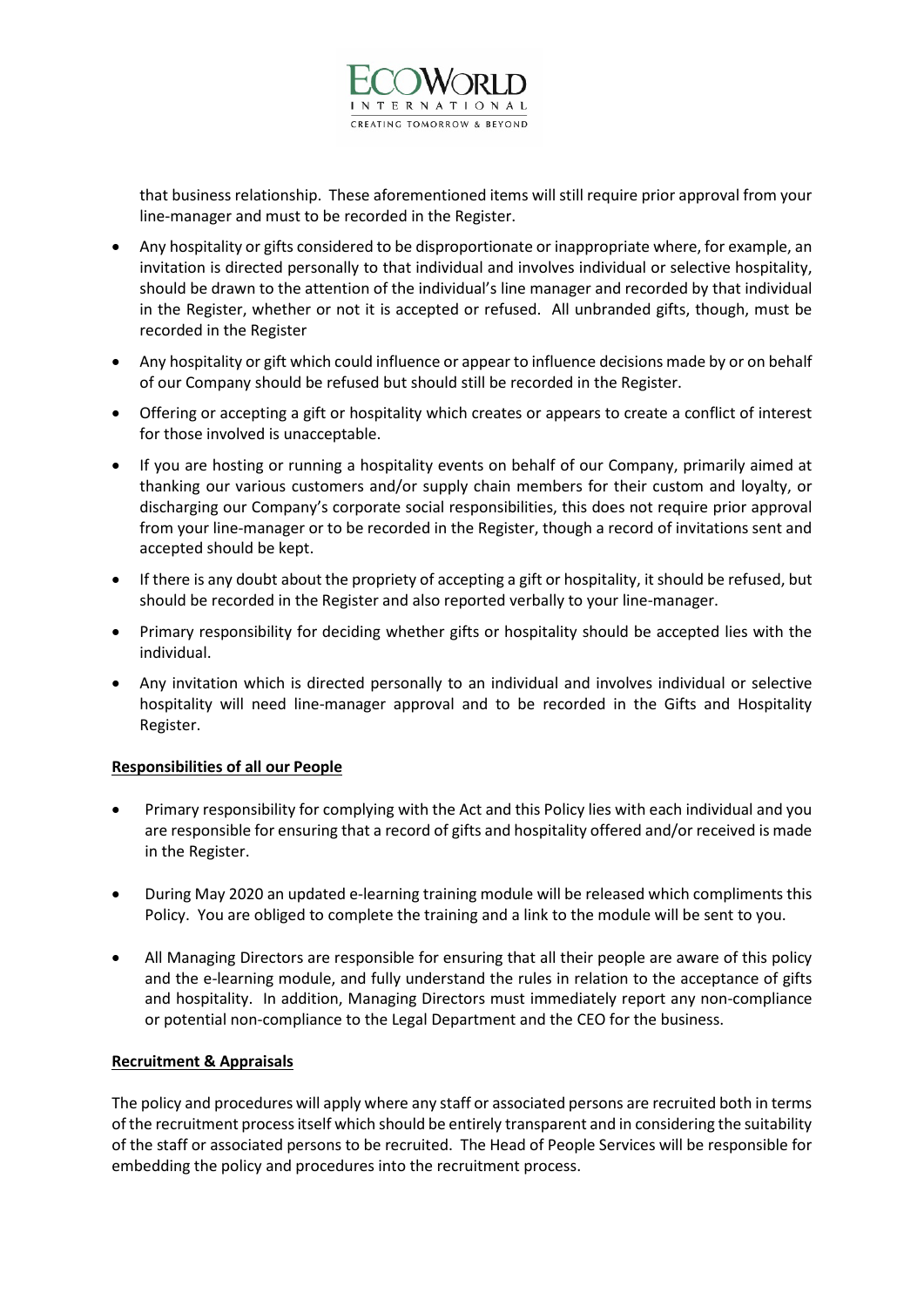

Compliance with the policy and procedures will be considered on appraisal.

### **Appointment of Agents and other potential 'Associated Persons'**

The company's protocols for appointing third party contractors will include consideration of whether they may be 'associated persons' for the purposes of the Act. They will include for appropriate due diligence to be undertaken on those with whom the company associates with. They will also include, providing a copy of the policy and procedures to those third parties and asking them to read and sign to confirm this. In addition, they will be asked whether they have an ABC policy and a copy of it will be obtained.

For relationships of longer duration, this will be reviewed annually.

## **Dealing with Bribery**

If you are concerned about any actions or any circumstances where you feel you are potentially being bribed you should report the matter to your line manager immediately.

If you are concerned that acts of bribery are occurring within our Company this should be reported to your line-manager in the first instance. If this course of action is inappropriate, please inform another senior manager, the Legal Department, or utilise the Whistleblowing Procedure.

### **Donations to Organisations**

Our Company makes regular donations to its chosen charities and none of our people should make donations to a charity or other organisation on behalf of our Company in any other way. Personal donations are, of course, at the discretion of the individual subject to the following clarification.

It should be noted that no donations should be made to charities, political parties or other organisations with the intention of gaining a business advantage.

### **Disciplinary Action**

If any of our people are found to have offered or accepted a bribe they will face disciplinary action which could include dismissal for gross misconduct.

It should be noted that bribery and corruption are punishable for individuals by up to ten years' imprisonment, and if our Company is found to have taken part in any acts of bribery or corruption, it could face an unlimited fine, be excluded from tendering for public contracts and face damage to its reputation.

### **Further Guidance**

If you are concerned about any actions or anything else at all involving the Bribery Act 2010 or this Policy, you should contact the Legal Department for guidance or advice.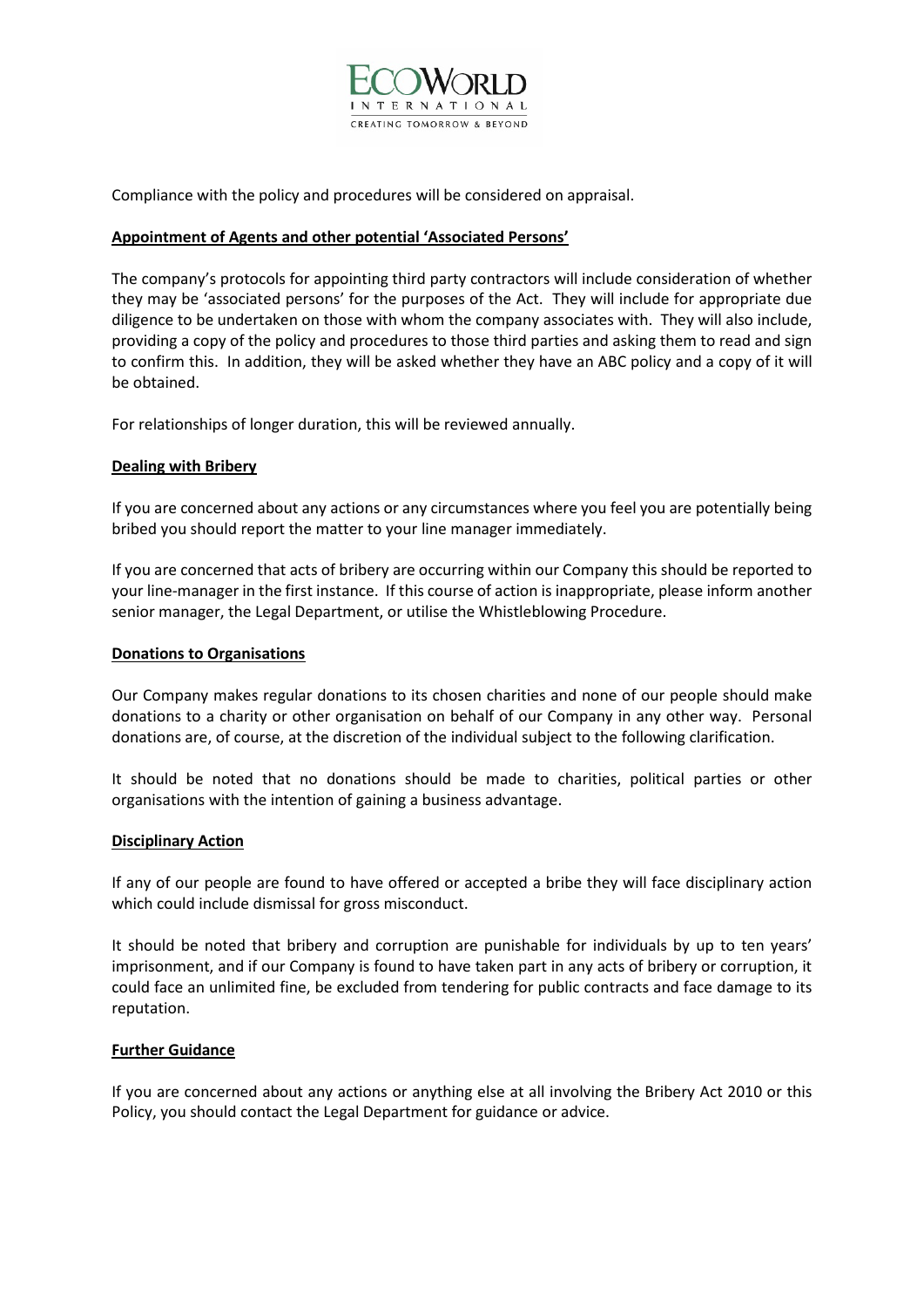

#### **Review of Risk assessment, Policy and Procedures and relevant legislation**

The procedures and issues referred to in the policy and procedures; e.g. prohibition of facilitation payments, the recording of gifts and hospitality in certain circumstances will be monitored and reviewed quarterly by the Company Secretary by way of audit and review. Feedback will be provided to the Board.

This policy and these procedures together with the ABC Business wide risk assessment will be reviewed annually initially by the Company Secretary and Company Secretarial and Compliance Manager. The Company Secretary and Company Secretarial and Compliance Manager will also monitor changes in the legislation or in the Guidance provided by relevant authorities; e.g. the Ministry of Justice and report to the Board with recommendations on method of review.

The Board will determine how any necessary updating will be undertaken taking into account those recommendations.

If any officer or employee of the company, or any associated persons have any suggestions for improvement of the policy and procedures they can email them to Alix Nicholson: [Alix.Nicholson@ecoworldinternational.com.](mailto:Alix.Nicholson@ecoworldinternational.com)

#### **Officer and Employee Awareness**

All officers and employees are required to read this policy and to sign a copy of the Acknowledgement Form at Appendix 2 to confirm that they have done so.

#### **Review and approval of ABC Policy and Procedures**

This policy is reviewed annually, unless there are legislative changes that require addressing sooner.

On 2 June 2020 the ABC Policy and Procedures were approved by the Board of Directors of Eco World London Development Company Limited and Eco World London Holdings Limited.

| Version<br>Number    | Reference<br>Document    | Jwner | Date<br>approva.<br>Οt | l review date<br>sched:<br>PAILIPU |
|----------------------|--------------------------|-------|------------------------|------------------------------------|
| $\sim$ $\sim$<br>z.u | LG-PL02<br>FWI-I<br>DN-L | Legal | 2020                   | 202.<br>Δnril                      |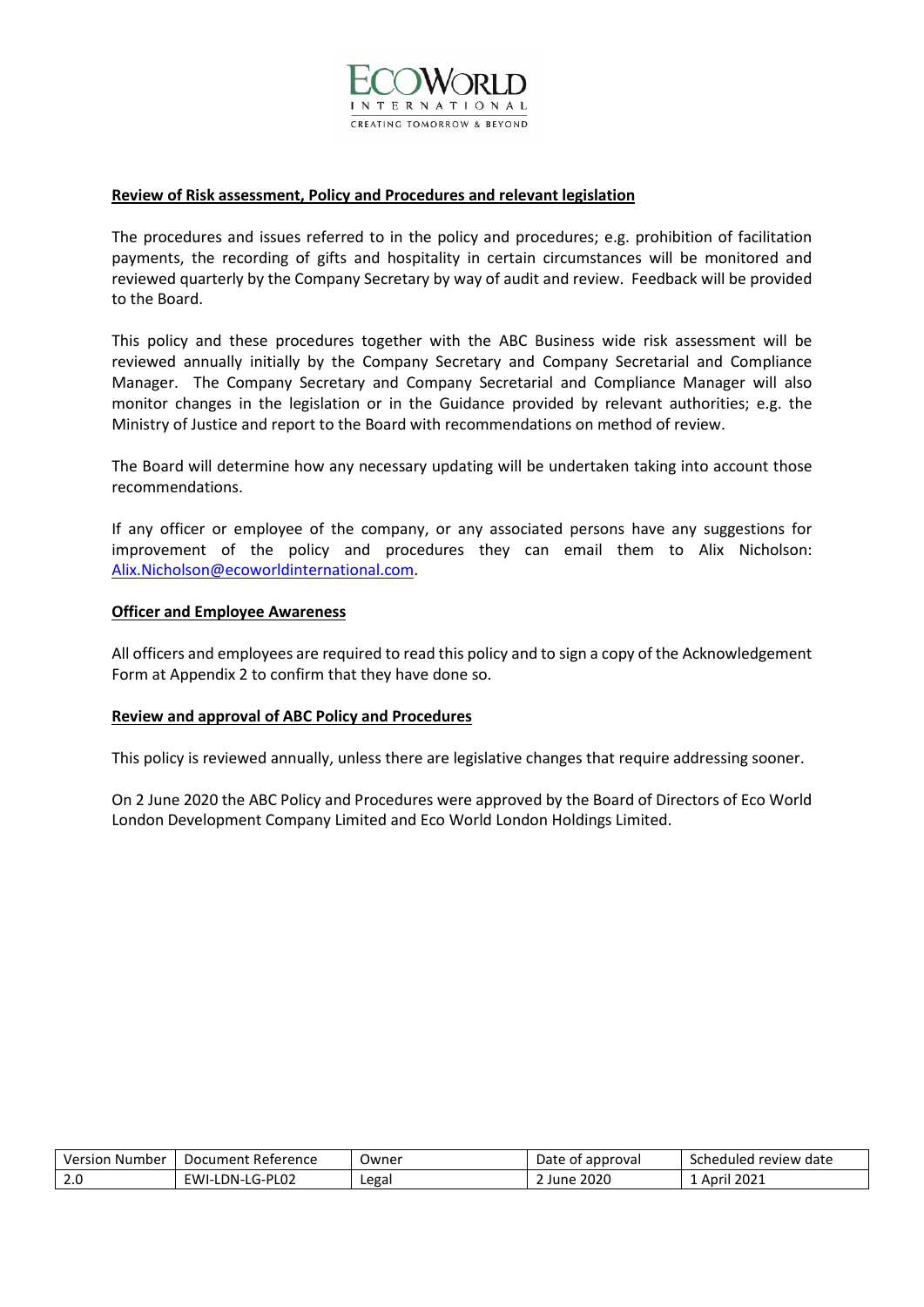

#### **APPENDIX 1**

### **Declaration of Gifts and Hospitality Form**

**Before completing this Declaration, please ensure you have read and understood Eco World London Anti-Bribery and Corruption Policy and Procedures.**

**All hospitality and gifts accepted or offered should be recorded in the Eco World London Gifts and Hospitality Register (the 'Register'). In order for the Register to be updated, please complete this Declaration as detailed below and return to Alix Nicholson (Company Secretarial & Compliance Manager) at [alix.nicholson@ecoworldinternational.com.](mailto:alix.nicholson@ecoworldinternational.com)**

#### **Details of employee receiving gift or hospitality**

| <b>Full Name:</b>           |  |
|-----------------------------|--|
| <b>Job Title:</b>           |  |
| <b>Employee Number:</b>     |  |
| Department:                 |  |
| <b>Date of Declaration:</b> |  |

#### **Description of gift or hospitality**

| Date of gift / hospitality offer:                                                                                  |          |
|--------------------------------------------------------------------------------------------------------------------|----------|
| Description of gift / hospitality:                                                                                 |          |
| Estimated or actual value of gift / hospitality:                                                                   |          |
| Reason / purpose of the offer:                                                                                     |          |
| Person and organisation providing the gift or<br>hospitality (please include full address and contact<br>details): |          |
| Relationship to the person/organisation offering the<br>gift or hospitality:                                       |          |
| Details of contract (current or potential):                                                                        |          |
| Acceptance of gift / hospitality:                                                                                  | Yes / No |

### **Approved by:**

| Signature:        |  |
|-------------------|--|
| Date:             |  |
| Name:             |  |
| <b>Job Title:</b> |  |

**Once approved, please email to [alix.nicholson@ecoworldinternational.com](mailto:alix.nicholson@ecoworldinternational.com) who will update the Eco World London Gifts and Hospitality Register.**